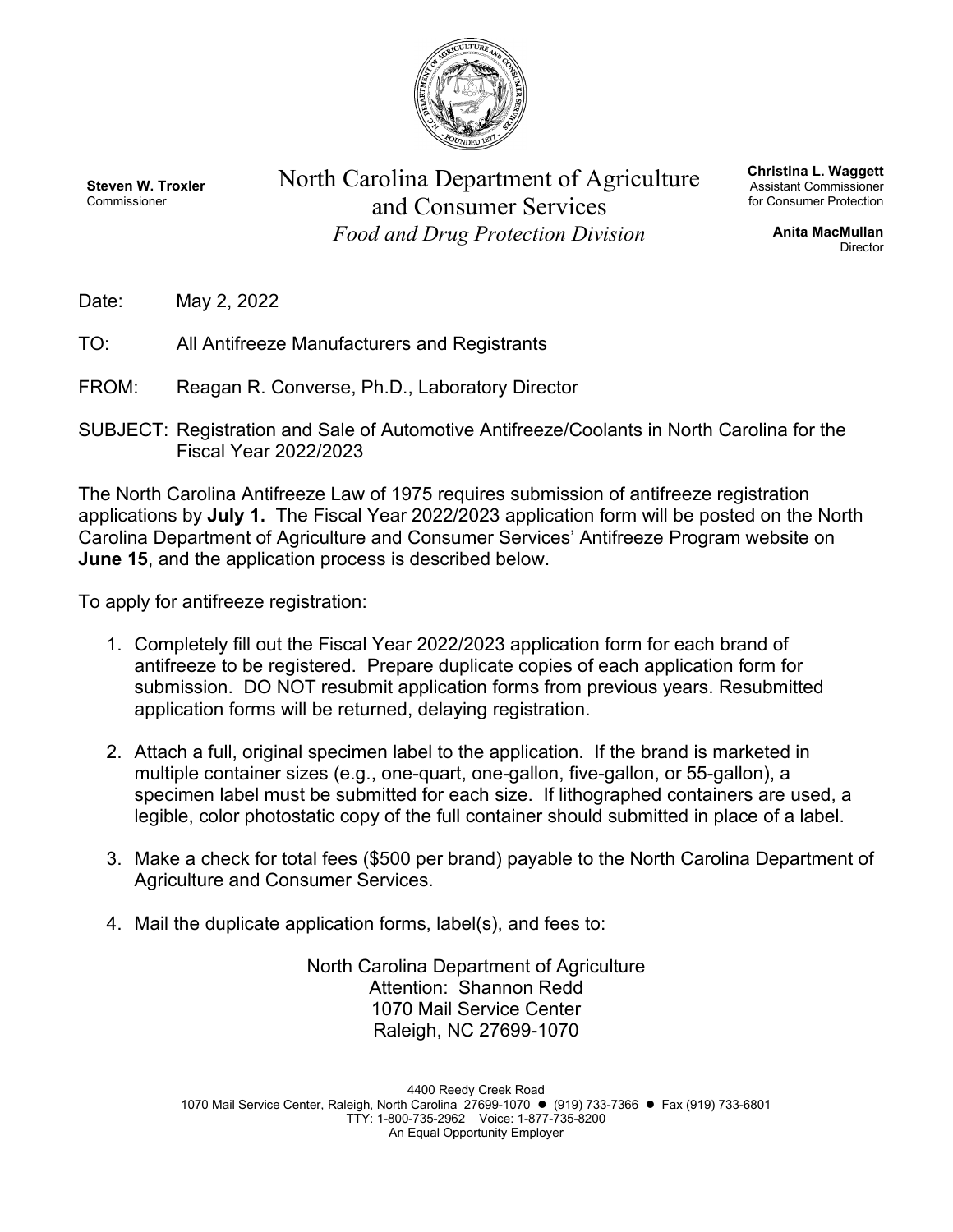5. Submit a one-gallon sample of each antifreeze formula and dilution that will be marketed in North Carolina. If a formula is marketed under multiple brands, it is not necessary to send samples of each brand. Instead, a single sample of the formula should be submitted accompanied by list of applicable brands. If the formula is also marketed in a diluted format, a sample of the diluted formula must be submitted as well. For example, if Formula X is marketed as 10 different concentrate brands and 10 different diluted brands, one sample of the concentrate and one sample of the dilution must be submitted. Samples should be shipped to:

> North Carolina Department of Agriculture Attention: Patrick Andrews 4400 Reedy Creek Road Raleigh, NC 27607

It is the registrant's responsibility to understand and abide by the laws and regulations governing antifreeze. These laws and regulations include, but are not limited to:

- North Carolina Antifreeze Law of 1975
- North Carolina Administrative Code, Title 2 Subchapter 9F
- Federal Poison Prevention Packaging Act
- Federal Hazardous Substances Act
- Federal and State Product Safety Laws

For questions concerning registration, contact Shannon Redd at shannon.redd@ncagr.gov.

For technical questions, contact Reagan R. Converse at reagan.converse@ncagr.gov

RC/sr **Enclosures**